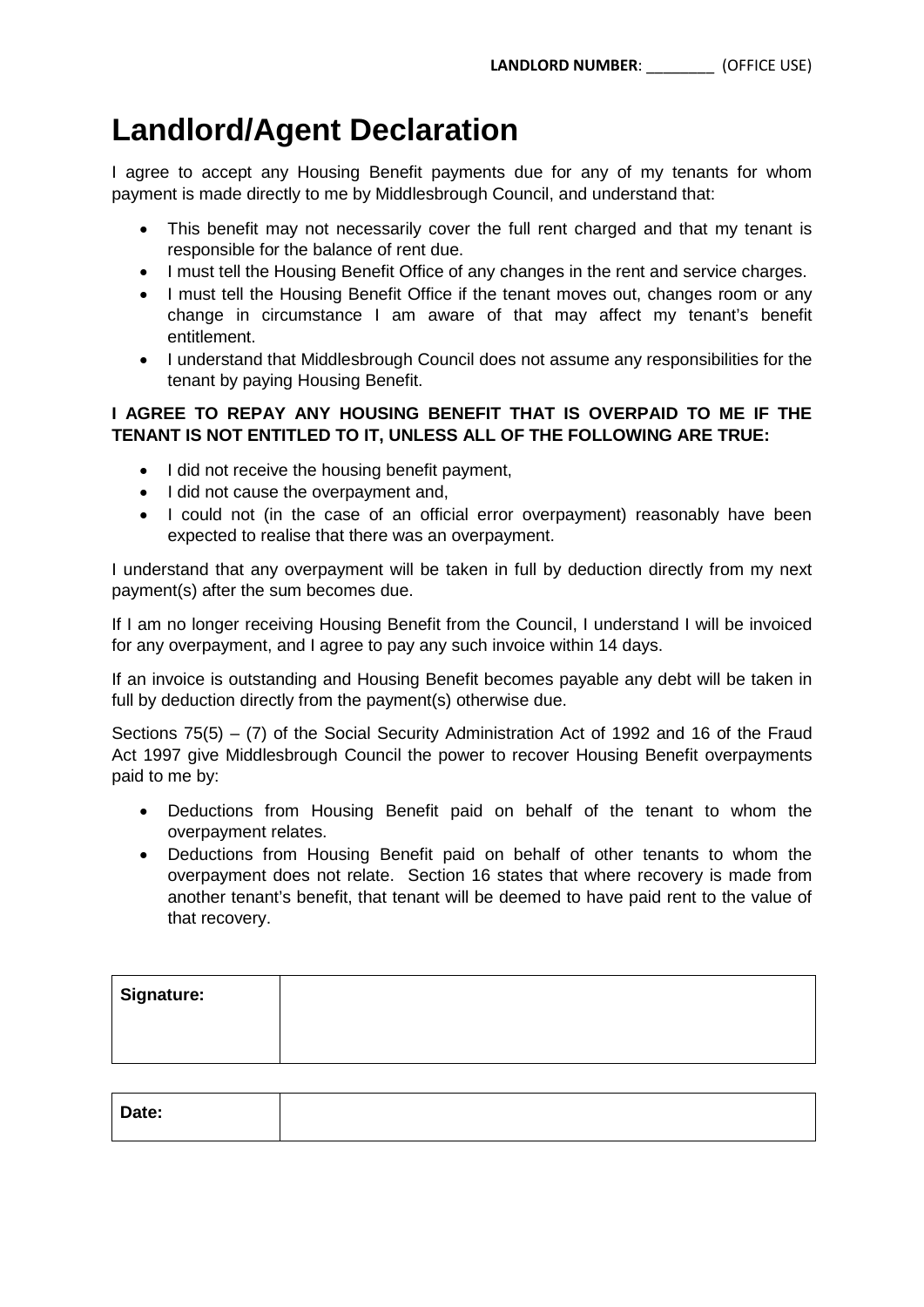#### **When can Housing benefit be paid direct to a private landlord?**

Where the council considers a tenant is vulnerable or is unlikely to pay their rent, the council can decide to make payment direct to a landlord. However, the payments will only be made for a short period of time until the tenant is able to manage their own finances. This happens in accordance with the Safeguarding Policy. If you think that your tenant is vulnerable or unlikely to pay their rent to you then please contact the Office.

If a tenant is 8 weeks (or the equivalent of 8 weeks) in arrears, then Housing Benefit must be paid direct to the landlord. If you think that you should receive direct payment for your tenant due to arrears then please submit a Statement or the rent book showing amounts of rent due and paid and the arrears that have accrued.

### **PROOF OF OWNERSHIP**

Before Housing benefit can be paid we will need to see proof of ownership for the property you are renting out. Please send in a copy of this when you have signed and returned this declaration. Acceptable proofs of ownership are Land Registry documents, a completion statement or solicitor's letter from the time of purchase.

If you are an agent then we will need a letter from the owner of the property to show you have authorisation to act on the owner's behalf.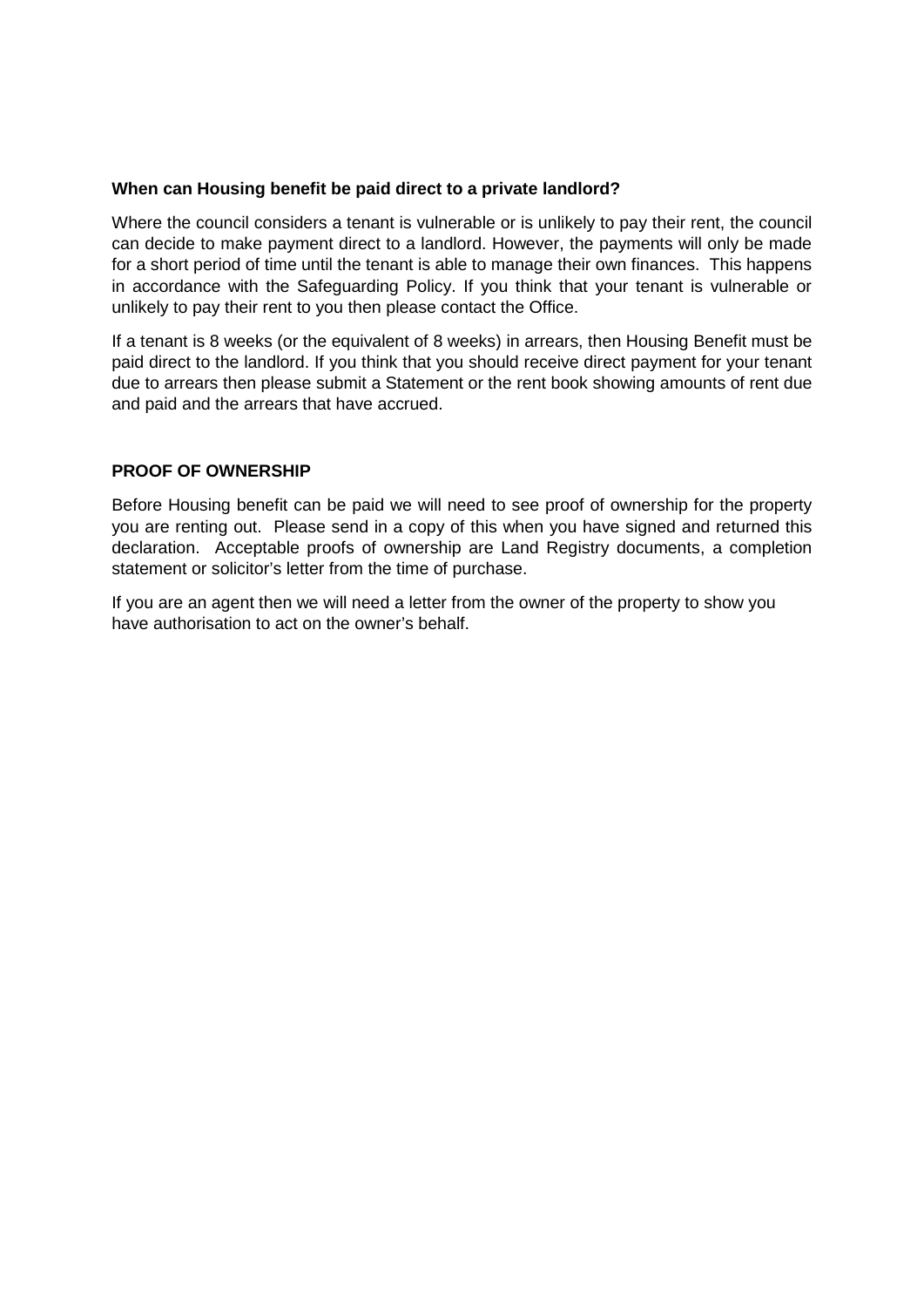**PLEASE NOTE** HOUSING BENEFIT IS ONLY PAID VIA BACS (Bank Automated Credit System). IF YOU CANNOT PROVIDE DETAILS FOR A SUITABLE BANK OR BUILDING SOCIETY ACCOUNT THEN PAYMENT MAY BE MADE TO THE TENANT.

**A DELAY IN PAYMENT COULD OCCUR IF THE FOLLOWING DETAILS ARE NOT COMPLETED AND RETURNED AS SOON AS POSSIBLE.**

**PLEASE GIVE DETAILS BELOW OF ALL PROPERTIES THAT YOU OWN OR MANAGE IN THE MIDDLESBROUGH COUNCIL AREA.**

| <b>OWNER</b><br>(Please<br>Tick) | <b>AGENT</b><br>(Please<br>Tick) | <b>FULL ADDRESS</b> | <b>NAME AND FULL ADDRESS OF OWNER</b><br>(If you are an agent) |
|----------------------------------|----------------------------------|---------------------|----------------------------------------------------------------|
|                                  |                                  |                     |                                                                |
|                                  |                                  |                     |                                                                |
|                                  |                                  |                     |                                                                |
|                                  |                                  |                     |                                                                |
|                                  |                                  |                     |                                                                |
|                                  |                                  |                     |                                                                |
|                                  |                                  |                     |                                                                |

**FURTHER SHEETS AVAILABLE ON REQUEST**